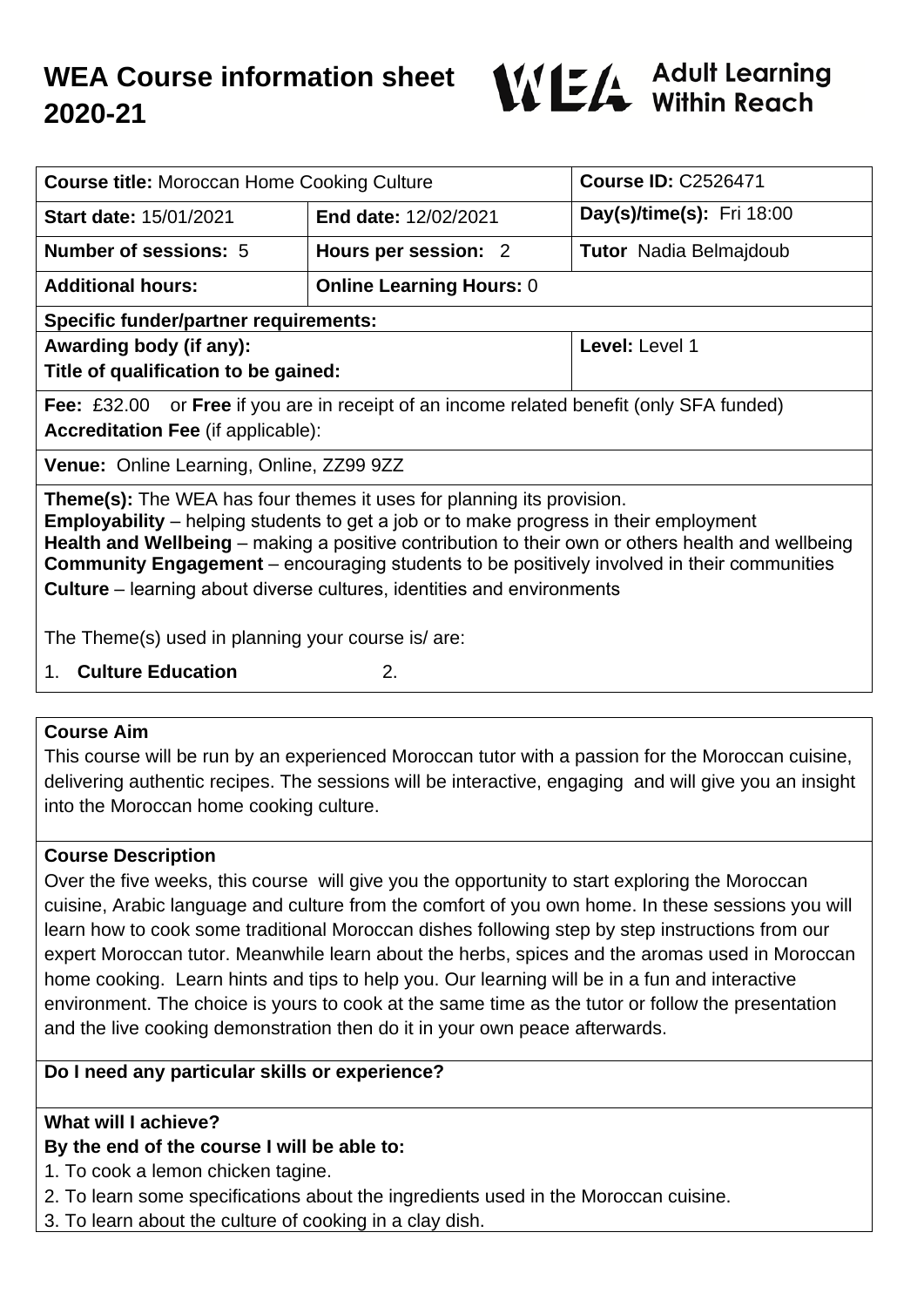- 4. To state the benefits of the herbs and spices used in the Moroccan cuisine.
- 5. To learn some Arabic vocabulary used in Moroccan cuisine

## **What teaching methods will be used and will there be work outside of the class?**

- The WEA's digital learning platform, Canvas will be used to provide resources or to support lessons, enable assessment, provide learner feedback and for other activities for individuals away from the course. If you want to understand more about our digital learning platform please visit: http://bit.ly/WEAonline

- The WEA tutor will use a range of different teaching and learning methods and encourage you and the group to be actively involved in your learning

- You may be asked to undertake additional work in your own time to support your learning

#### **What kind of feedback can I expect from the tutor?**

- You will be able to keep a record of your progress and achievement using photos, audio, text or documents uploaded into the WEA's digital learning platform, WEA Canvas.

- Your tutor will provide written, text and audio feedback recorded in WEA Canvas, WEA's digital learning platform.

- You will be able to keep a digital portfolio of your work on WEA's digital learning platform, Canvas.

- A range of informal activities will be used by the tutor to see what you are learning which may include quizzes, question and answer, small projects and discussion

- You will be encouraged to share your work with the group and discuss your learning
- You will be encouraged to consider other students work and give your opinions and suggestions
- There will be a number of tasks appropriate to your course such as written work, creating art or craft,
- video, photography or small projects. Some of these may be marked to help you progress
- This is a practical cooking course.

## **What else do I need to know? Is there anything I need to bring?**

- What you need: You will need an internet connection, speakers, a microphone and a webcam so that you can use our video learning platform, Zoom. If you'd like to understand more Zoom please visit: http://bit.ly/ZoomSpec

- You will also need access to the internet outside of your sessions. You could do this using a smart phone, tablet, laptop or a desktop computer (at home or through a library etc.).

- You will need a personal email address to join the WEA's digital learning platform, Canvas so that you can receive resources, record your progress and achievement and to work with others and share ideas. If you want to understand more about our digital learning platform please visit: http://bit.ly/WEAonline

- It would be helpful if you had access to the internet (Mobile phone, tablet or computer at home or through a library etc.)

- A list of ingredients will be available on Canvas for those wishing to cook along.

#### **Pre-course work, reading and information sources**

- You will have access to course resources and links to wider learning through the WEA's digital learning platform, Canvas: http://bit.ly/WEAonline

- No pre reading is required but research on the subject on the internet or in the library may be helpful